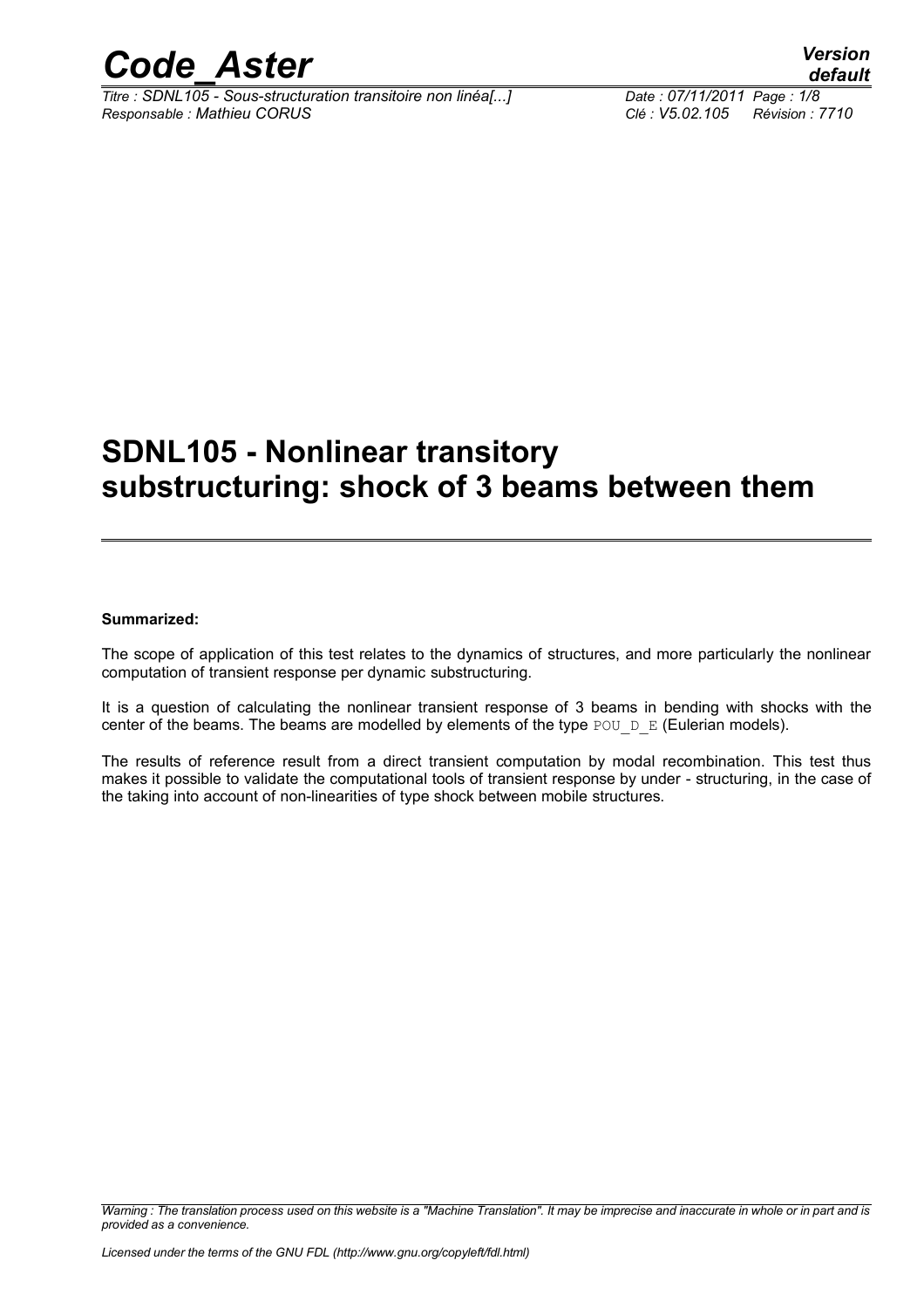*Titre : SDNL105 - Sous-structuration transitoire non linéa[...] Date : 07/11/2011 Page : 2/8 Responsable : Mathieu CORUS Clé : V5.02.105 Révision : 7710*

# **1 Problem of reference**

#### **1.1 Geometry**



the length of the beams is worth:  $L=1$  *m* The beams are of circular section:

- of radius:  $R=0.1$  *m*
- of thickness:  $ep=0.01 m$

Clearance between the beams is worth:  $Jeu=110^{-3}$  *m* 

#### **1.2 Material properties**

$$
E = 1.10^{10} Pa
$$
  

$$
v = 0.3
$$
  

$$
\rho = 1.10^8 kg/m^3
$$

the stiffness of the come out from contact is worth:  $\overline{K}_c\text{=}1.10^8\,N/m$ 

#### **1.3 Boundary conditions and loadings**

On all structure:  $DX = DZ = DRX = DRY = 0$ . With the ends superior and inferior of the beams:  $DY = DRZ = 0$ . In the middle of the beam of left: from time  $t=0 \, s$  ,  $Fy = -1$  ,  $10^6 \, N$ 

## **1.4 Initial conditions**

*Warning : The translation process used on this website is a "Machine Translation". It may be imprecise and inaccurate in whole or in part and is provided as a convenience.*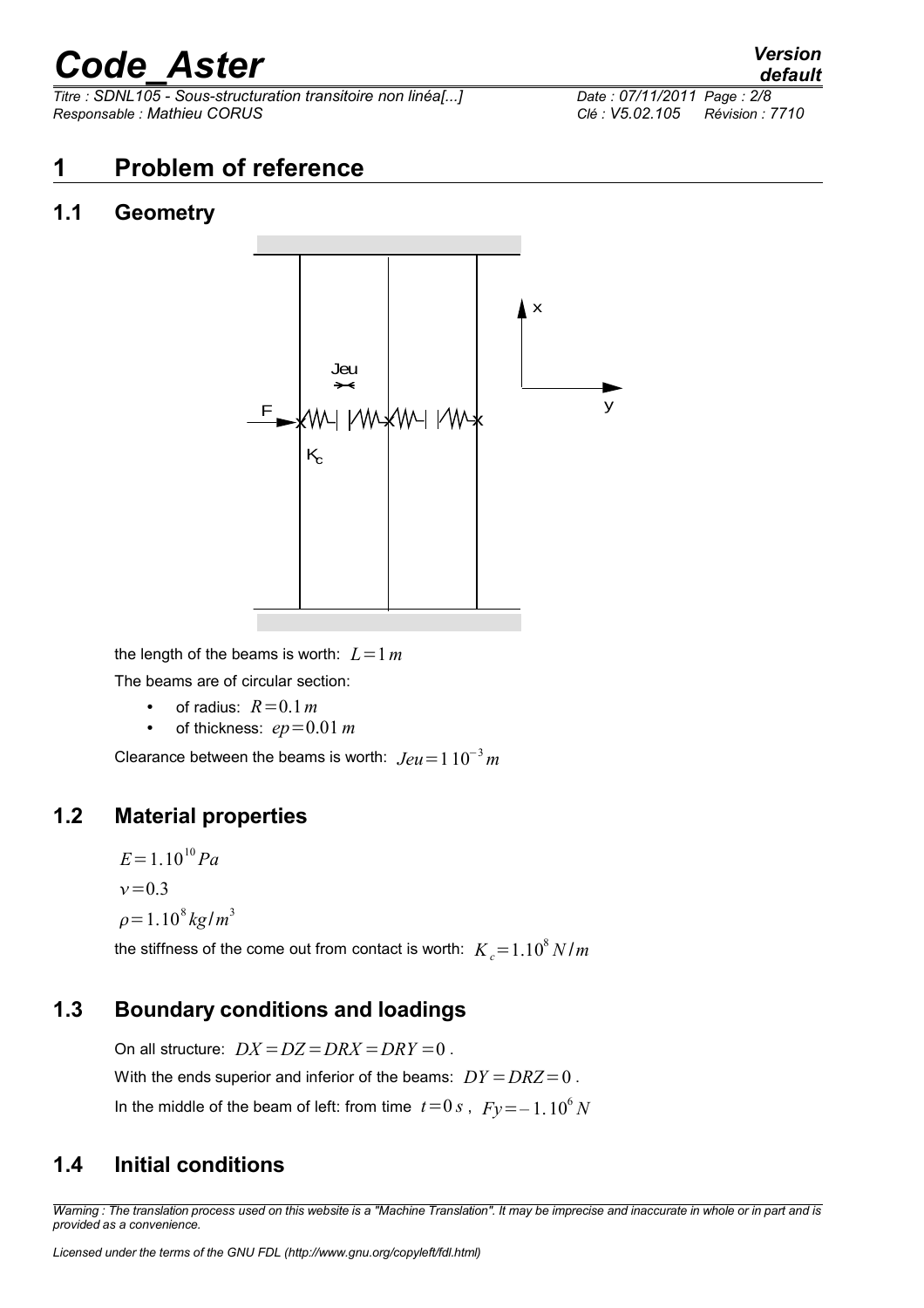

*Titre : SDNL105 - Sous-structuration transitoire non linéa[...] Date : 07/11/2011 Page : 3/8 Responsable : Mathieu CORUS Clé : V5.02.105 Révision : 7710*

Structure initially at rest.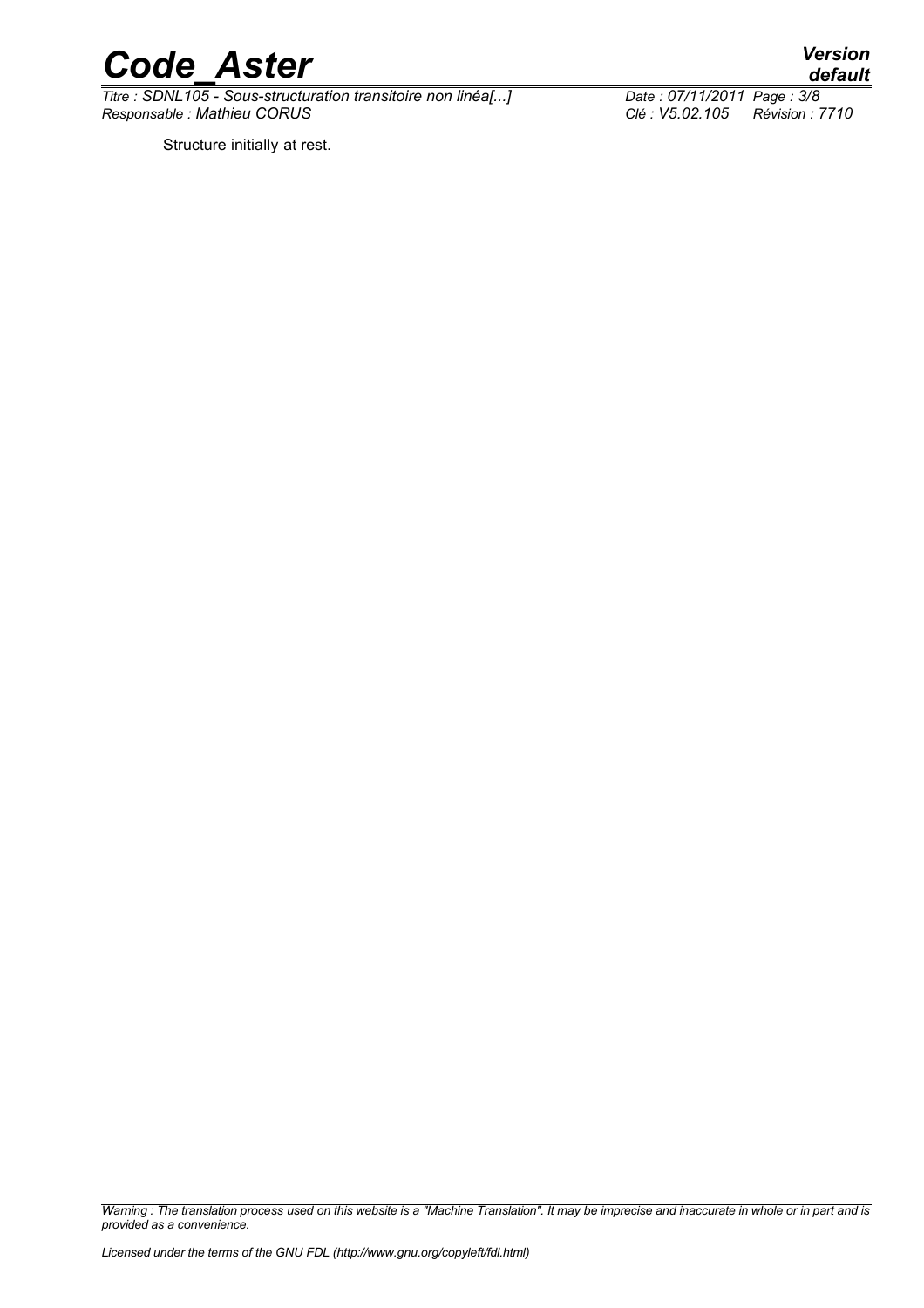*Titre : SDNL105 - Sous-structuration transitoire non linéa[...] Date : 07/11/2011 Page : 4/8 Responsable : Mathieu CORUS Clé : V5.02.105 Révision : 7710*

## **2 Reference solution**

## **2.1 Method of calculating used for the reference solution**

the reference solution is given by a direct transient computation by modal superposition (modelization A).

#### **2.2 Results of reference**

Value of displacements and velocity of the nodes of the 3 beams according to the direction *Y* and at time  $t=1 s$ .

|                                                         | Displacement | Velocity     |
|---------------------------------------------------------|--------------|--------------|
|                                                         | (m)          | $(m.s^{-1})$ |
| Diagram of integration of Eulerian                      |              |              |
| Beam of left                                            | 1.64 10-2    | 2.54 10-2    |
| Beam medium                                             | 1.12 10-2    | 4.49 10-2    |
| Beam of right                                           | 5.90 10-3    | 1.05 10-1    |
| Diagram of integration of Devogelaere                   |              |              |
| Beam of left                                            | 1.64 10-2    | 2.54 10-2    |
| Beam medium                                             | 1.12 10-2    | 4.41 10-2    |
| Beam of right                                           | 5.89 10-3    | 1.05 10-1    |
| Diagram of integration to time step adaptive of order 2 |              |              |
| Beam of left                                            | 1.64 10-2    | 2.55 10-2    |
| Beam medium                                             | 1.12 10-2    | 4.41 10-2    |
| Beam of right                                           | 5.91 10-3    | 1.05 10-1    |

#### **2.3 Uncertainty on the solution**

numerical Solution.

*Warning : The translation process used on this website is a "Machine Translation". It may be imprecise and inaccurate in whole or in part and is provided as a convenience.*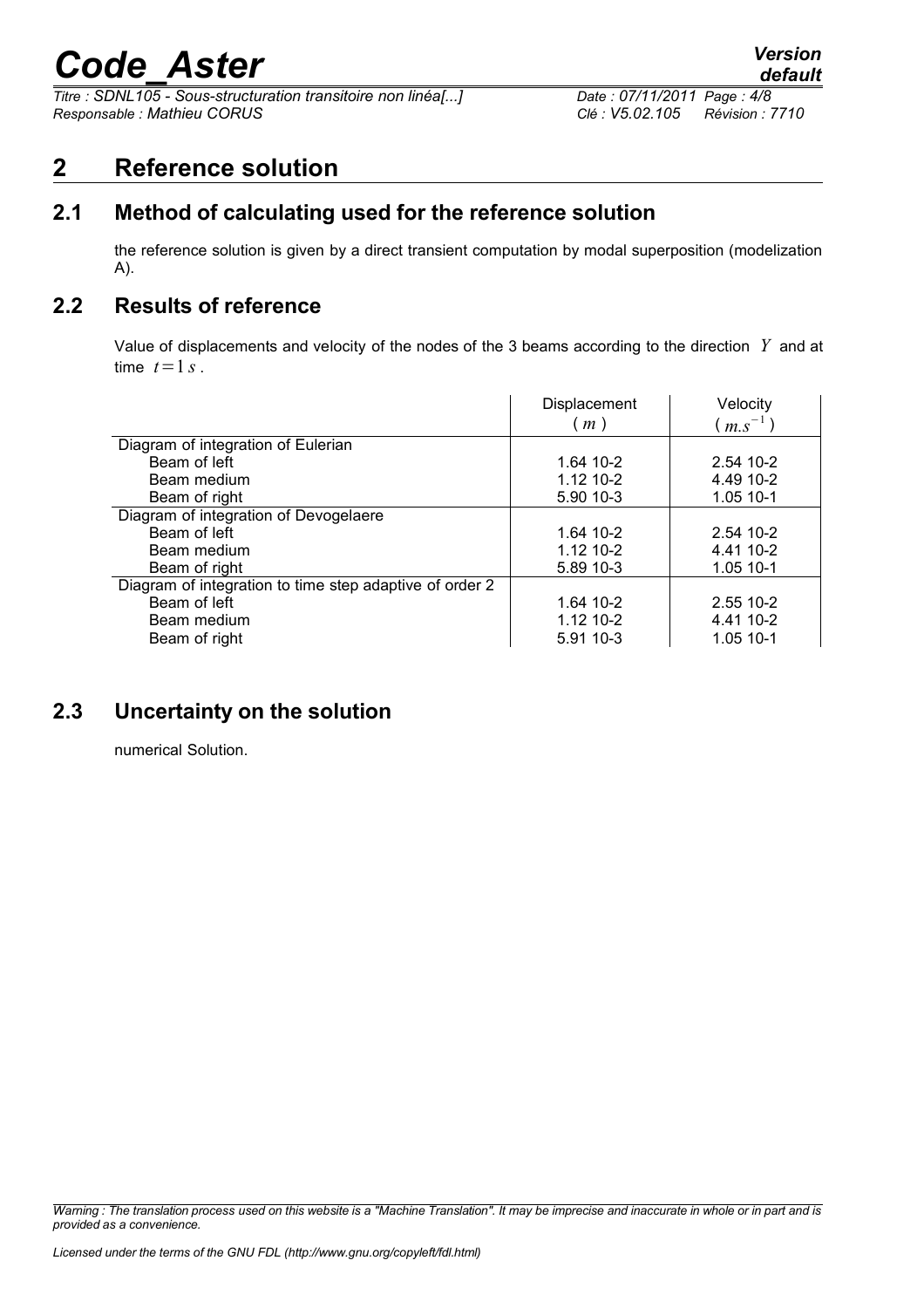*Titre : SDNL105 - Sous-structuration transitoire non linéa[...] Date : 07/11/2011 Page : 5/8 Responsable : Mathieu CORUS Clé : V5.02.105 Révision : 7710*

*default*

## **3 Modelization A**

#### **3.1 Characteristic of the modelization**

the beam is with a grid in segments to which are affected of the elements of the type POU  $D$  E.

With the transitory problem dealt, project on the basis of eigen mode the first 15 of structure, is solved directly by the operator transient computation by modal recombination.

#### **3.2 Characteristics of the mesh**

Many nodes: 41 Number of meshes and types: 42 SEG2

#### **3.3 Actual values: reference for modelization B**

| <b>Identification</b>                                      | Aster     |
|------------------------------------------------------------|-----------|
| Diagram of integration of Eulerian                         |           |
| Beam of left: Displacement $(m)$                           | 1.64 10-2 |
| Velocity ( $m.s^{-1}$ )                                    | 2.54 10-2 |
| Beam of medium: Displacement ( $m$ )                       | 1.12 10-2 |
| Velocity ( $m.s^{-1}$ )                                    | 4.43 10-2 |
| Beam of right: Displacement ( $m$ )                        | 5.90 10-3 |
| Velocity ( $m.s^{-1}$ )                                    | 1.05 10-1 |
| Diagram of integration of Devogelaere                      |           |
| Beam of left: Displacement (m)                             | 1.64 10-2 |
| Velocity ( $m.s^{-1}$ )                                    | 2.54 10-2 |
| Beam of medium: Displacement (m)                           | 1.12 10-2 |
| Velocity ( $m.s^{-1}$ )                                    | 4.41 10-2 |
| Beam of right: Displacement ( $m$ )                        | 5.89 10-3 |
| Velocity ( $m.s^{-1}$ )                                    | 1.05 10-1 |
| Diagram of integration to time step adaptive<br>of order 2 |           |
| Beam of left: Displacement $(m)$                           | 1.64 10-2 |
| Velocity ( $m.s^{-1}$ )                                    | 2.55 10-2 |
| Beam of medium: Displacement (m)                           | 1.12 10-2 |
| Velocity ( $m.s^{-1}$ )                                    | 4.41 10-2 |
| Beam of right: Displacement ( $m$ )                        | 5.91 10-3 |
| Velocity ( $m.s^{-1}$ )                                    | 1.05 10-1 |

*Warning : The translation process used on this website is a "Machine Translation". It may be imprecise and inaccurate in whole or in part and is provided as a convenience.*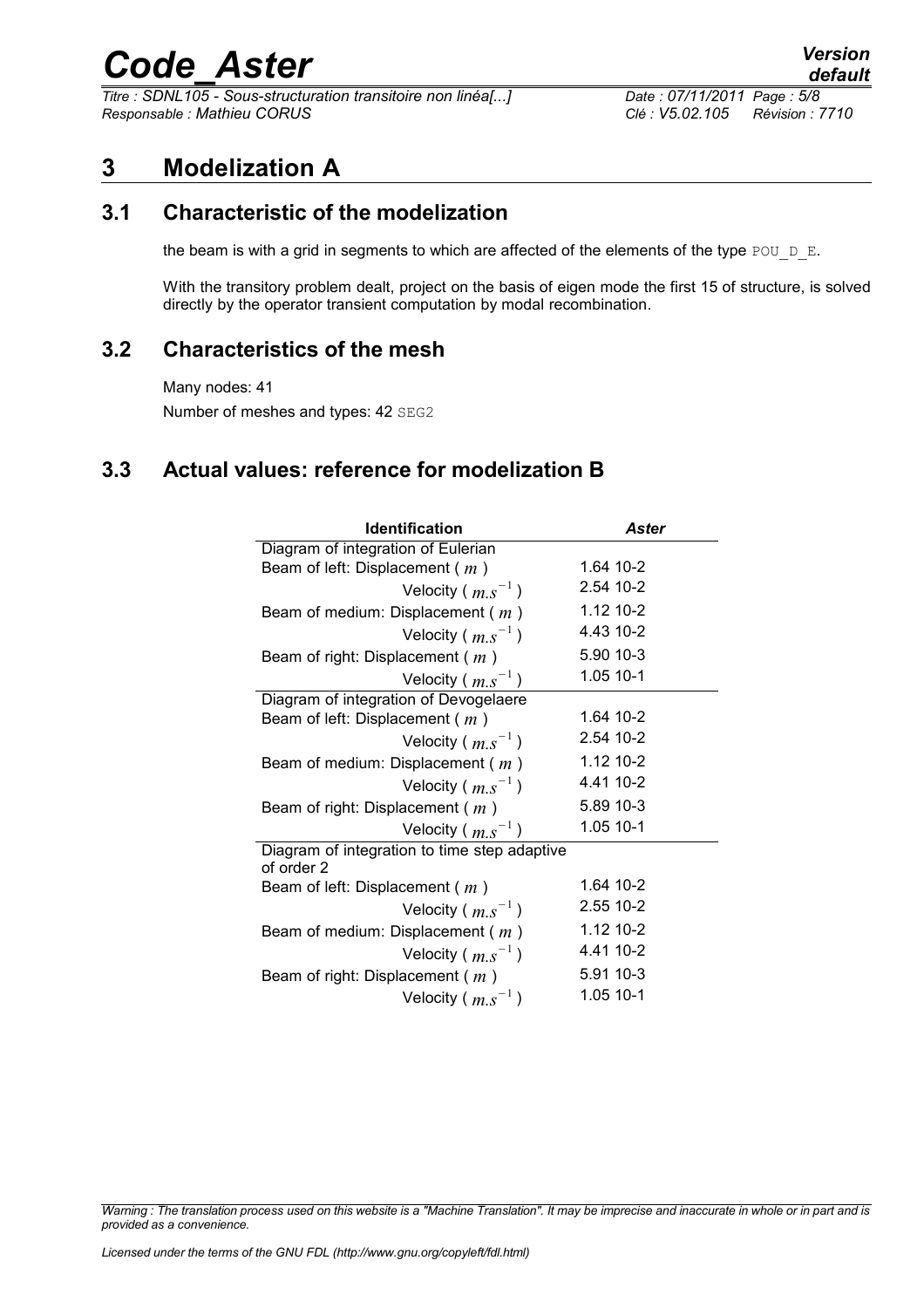*Titre : SDNL105 - Sous-structuration transitoire non linéa[...] Date : 07/11/2011 Page : 6/8 Responsable : Mathieu CORUS Clé : V5.02.105 Révision : 7710*

#### **4 Modelization B**

## **4.1 Characteristic of the modelization**



the dynamic substructuring makes it possible to calculate the vibratory behavior of the 3 beams starting from the dynamic characteristics of only one beam. This one is with a grid in segments to which are affected of the elements of the type POU  $D$  E.

The structure is studied using the method of substructuring with interfaces of the type "Craig - Bampton" (blocked interfaces).

The base of the first 15 eigen modes of complete structure is calculated by substructuring. Then the transitory problem, project on this basis, is solved by the operator transient computation by modal recombination.

#### **4.2 Characteristics of the mesh**

Many nodes: 15 Number of meshes and types: 14 SEG2

*Warning : The translation process used on this website is a "Machine Translation". It may be imprecise and inaccurate in whole or in part and is provided as a convenience.*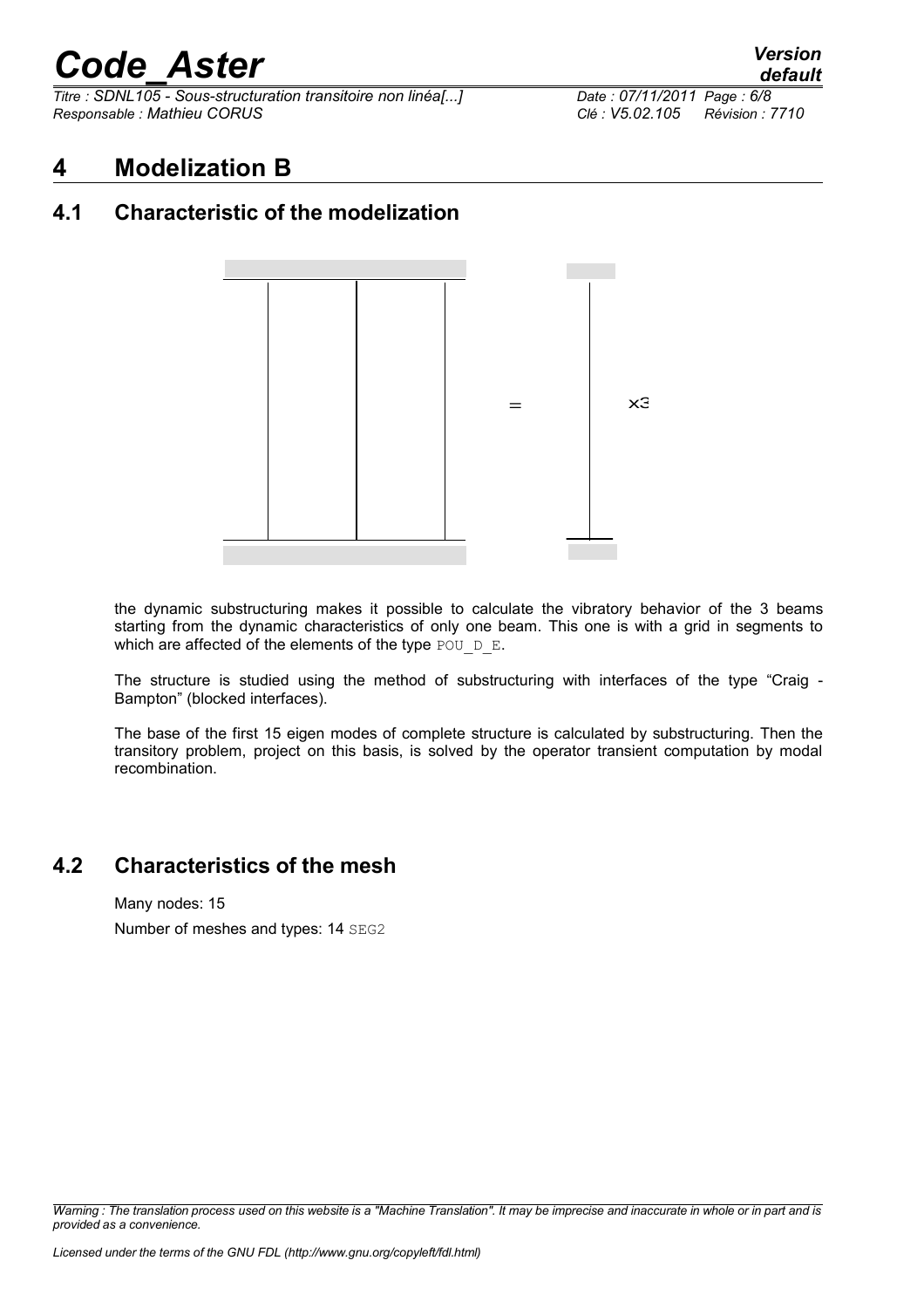*Titre : SDNL105 - Sous-structuration transitoire non linéa[...] Date : 07/11/2011 Page : 07/11/2011 Page : 07/11/201 Responsable : Mathieu CORUS Clé : V5.02.105 Révision : 7710*

### **4.3 Quantities tested and results**

| Identification                                          | Reference | <b>Aster</b>     | % difference |
|---------------------------------------------------------|-----------|------------------|--------------|
| Diagram in integration of Eulerian                      |           |                  |              |
| Beam of left: Displacement ( $m$ )                      | 1.64 10-2 | 1.64             |              |
|                                                         |           | $10 - 2$         |              |
| Velocity ( $m.s^{-1}$ )                                 | 2.54 10-2 | 2.54             |              |
|                                                         |           | $10-2$           |              |
| Beam of medium: Displacement ( $m$ )                    | 1.12 10-2 | 1.12             | $< 0.01\%$   |
|                                                         | 4.43 10-2 | $10 - 2$<br>4.43 |              |
| Velocity ( $m.s^{-1}$ )                                 |           | $10 - 2$         |              |
|                                                         | 5.90 10-3 | 5.90             |              |
| Beam of right: Displacement (m)                         |           | $10-3$           |              |
| Velocity ( $m.s^{-1}$ )                                 | 1.05 10-1 | 1.05             |              |
|                                                         |           | $10-1$           |              |
| Diagram of integration of Devogelaere                   |           |                  |              |
| Beam of left: Displacement (m)                          | 1.64 10-2 | 1.64             |              |
|                                                         |           | $10 - 2$         |              |
| Velocity ( $m.s^{-1}$ )                                 | 2.54 10-2 | 2.54             |              |
|                                                         |           | $10 - 2$         |              |
| Beam of medium: Displacement ( $m$ )                    | 1.12 10-2 | 1.12             | < 0.01%      |
|                                                         |           | $10-2$           |              |
| Velocity ( $m.s^{-1}$ )                                 | 4.41 10-2 | 4.41             |              |
|                                                         | 5.89 10-3 | $10 - 2$         |              |
| Beam of right: Displacement (m)                         |           | 5.89<br>$10-3$   |              |
|                                                         | 1.05 10-1 | 1.05             |              |
| Velocity ( $m.s^{-1}$ )                                 |           | $10-1$           |              |
| Diagram of integration to time step adaptive of order 2 |           |                  |              |
| Beam of left: Displacement (m)                          | 1.64 10-2 | 1.64             |              |
|                                                         |           | $10 - 2$         |              |
| Velocity ( $m.s^{-1}$ )                                 | 2.55 10-2 | 2.55             |              |
|                                                         |           | $10 - 2$         |              |
| Beam of medium: Displacement ( $m$ )                    | 1.12 10-2 | 1.12             | < 0.01%      |
|                                                         |           | $10 - 2$         |              |
| Velocity ( $m.s^{-1}$ )                                 | 4.41 10-2 | 4.41             |              |
|                                                         |           | $10 - 2$         |              |
| Beam of right: Displacement (m)                         | 5.91 10-3 | 5.91             |              |
|                                                         | 1.05 10-1 | $10-3$<br>1.05   |              |
| Velocity ( $m.s^{-1}$ )                                 |           | $10 - 1$         |              |
|                                                         |           |                  |              |

*Warning : The translation process used on this website is a "Machine Translation". It may be imprecise and inaccurate in whole or in part and is provided as a convenience.*